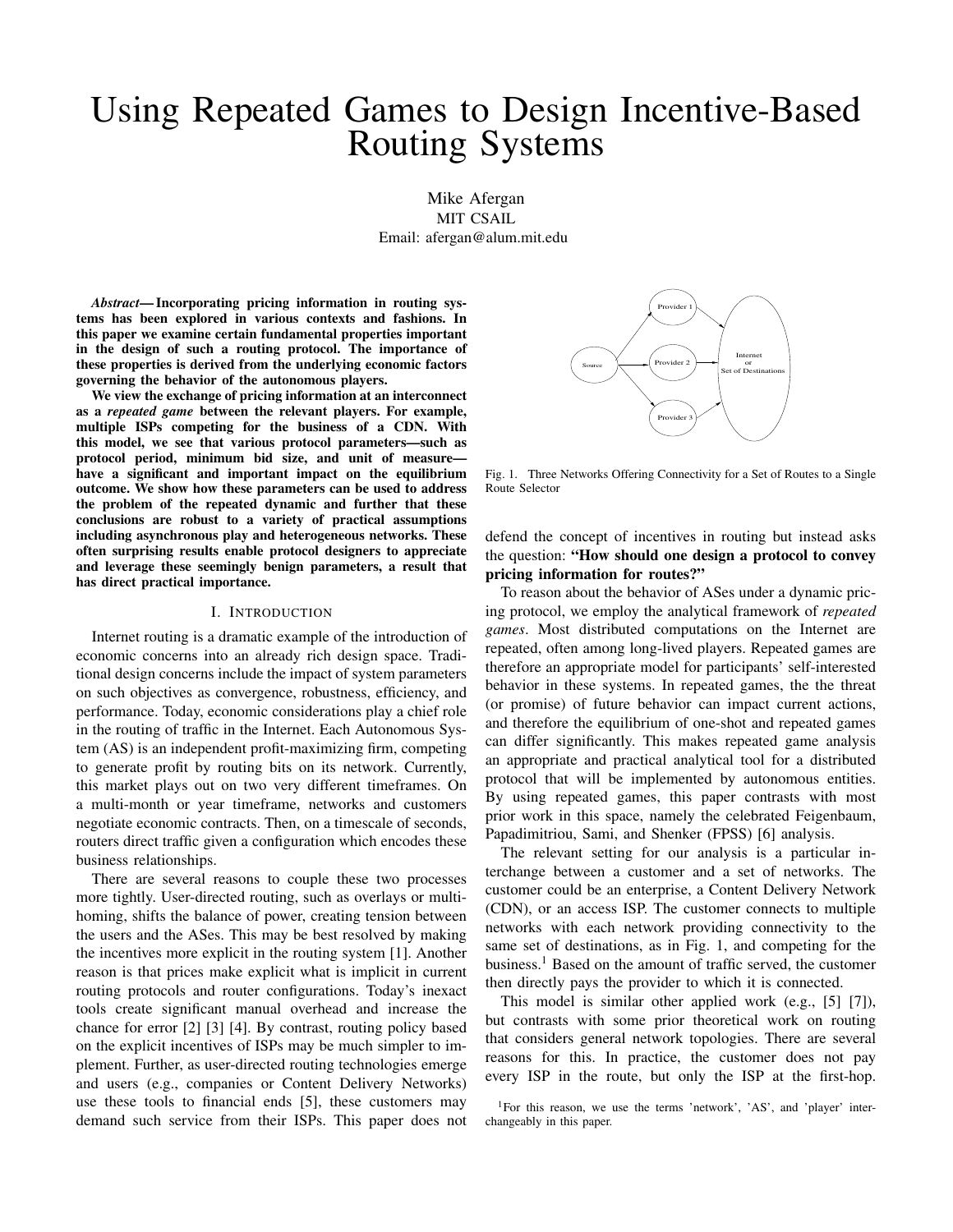The relevant competition therefore is between those providers directly adjacent to the customer. Our model, like [5] and [7], maintains this bilateral business relationship. Further, if incentive-based routing is deployed, it will most likely be applied at particularly useful interchanges (e.g., for CDNs who have a dramatic ability to shift traffic). They will not necessarily be used throughout the Internet graph. Of course, if dynamic pricing is eventually deployed throughout the path, the analysis of this paper also serves as an important first step. These points are discussed in more detail in [1].

In our model, the repeated dynamics of routing cause certain protocol parameters to achieve significant importance. It is well-known that in general repeated games, there exist parameters that significantly impact the equilibrium outcome. However, routing is special due both to the particulars of the problem and that it transpires via a fixed network protocol. Therefore, the contributions of this paper include not only a repeated model for routing—but also formal analysis of the particular parameters relevant to routing. We summarize those results here in the form of practical statements:

- 1) A longer protocol period (a slower protocol) can lead to a lower price.
- 2) Using a more granular format (e.g., megabits instead of megabytes) can lead to a higher price.
- 3) A wider price field in the protocol can lead to a lower price.

Given this sensitivity, we also show how protocol designers, to the degree desired, can bound prices and their sensitivity to repeated game effects. *These conclusions have clear, direct, and previously unrecognized practical significance for protocol designers.*

In this paper, we present these results by first examining a simple model to gain intuition and then exploring more involved and practical models to demonstrate how the results generalize. In Sections II and III we present an overview of repeated games and their impact on routing. We then present a simplified model of repeated routing in Section IV which we analyze to derive the above conclusions and provide clean intuition. We then significantly generalize the model. In Section VI-A, we examine a larger class of strategies whose only constraint is that the punishment be at most proportional to the deviation. This is a very significant generalization, perhaps even more general than required. In Section VI, we then consider additional relaxations and generalizations to our model, such as asynchronous play, confluent flows and multiple destinations, before ending with a discussion of the results.

#### II. THE NOTION OF REPEATED GAMES

Routing is inherently a repeated process – information is advertised between networks, routing decisions are made, and bits are routed. New information (perhaps dependent on actions in the prior period(s)) is then transmitted, and the process begins again. It is vital that any model of routing – and particularly any model of routing that includes incentives – appropriately captures this property. Fortunately, repeated games are a well understood aspect of game theory. In this section, we present a targeted overview of the relevant concepts. For a more thorough summary of the topic, consult [8] or [9].

#### *A. A Simple Model and Key Tools*

A repeated game is the repeated play of a particular *stagegame*. Here, we consider the prisoners' dilemma, a canonical example which maps nicely to our problem. Two players simultaneously choose to either cooperate (C) or defect (D), with stage-game payoffs given by Table I.

TABLE I GAME PAYOFFS FOR THE PRISONERS' DILEMMA

|  | (0,0) |  |
|--|-------|--|

In the one-shot game, both players will play D. Regardless of what the other does, it is always in the best interest for a particular player to defect. The only Nash Equilibrium (NE) of this game is therefore (D, D). This also holds when the number of rounds is finite and known, as reverse induction shows that each stage-game is equivalent to the one-shot game.

When the number of rounds is infinite or unknown, other equilibrium outcomes are possible. For example, consider the following strategy for Player 2:

1) Play C

2) If P1 ever plays D then play D forever.

If the game is infinite and players do not discount future periods, (C,C) is as an equilibrium outcome. The threat of punishment causes the selfish players to not defect.

This repeated equilibria can occur even when the game is finite and/or players are impatient. In these cases, we introduce a discount factor  $\delta$  ( $0 \le \delta \le 1$ ). This can capture future period discounting and/or the probability of the game ending at each period. In such a case, the players will cooperate only if  $\delta$  is sufficiently large relative to the parameters of the game and the particular strategy being played.

Let  $u_1(.)$  represent the utility to player 1 of a given ordered pair of plays. Given our example and sample strategy, mutual cooperation is an equilibrium only if:

$$
\sum_{t=0}^{\infty} \delta^t u_1(C, C) \ge u_1(D, C) + \sum_{t=1}^{\infty} \delta^t u_1(D, D) \tag{1}
$$

which yields:

$$
u_1(C, C) \ge (1 - \delta) u_1(D, C) + \delta u_1(D, D) \tag{2}
$$

Substituting, the values from Table I, we must have  $\delta \geq \frac{1}{2}$  in this example.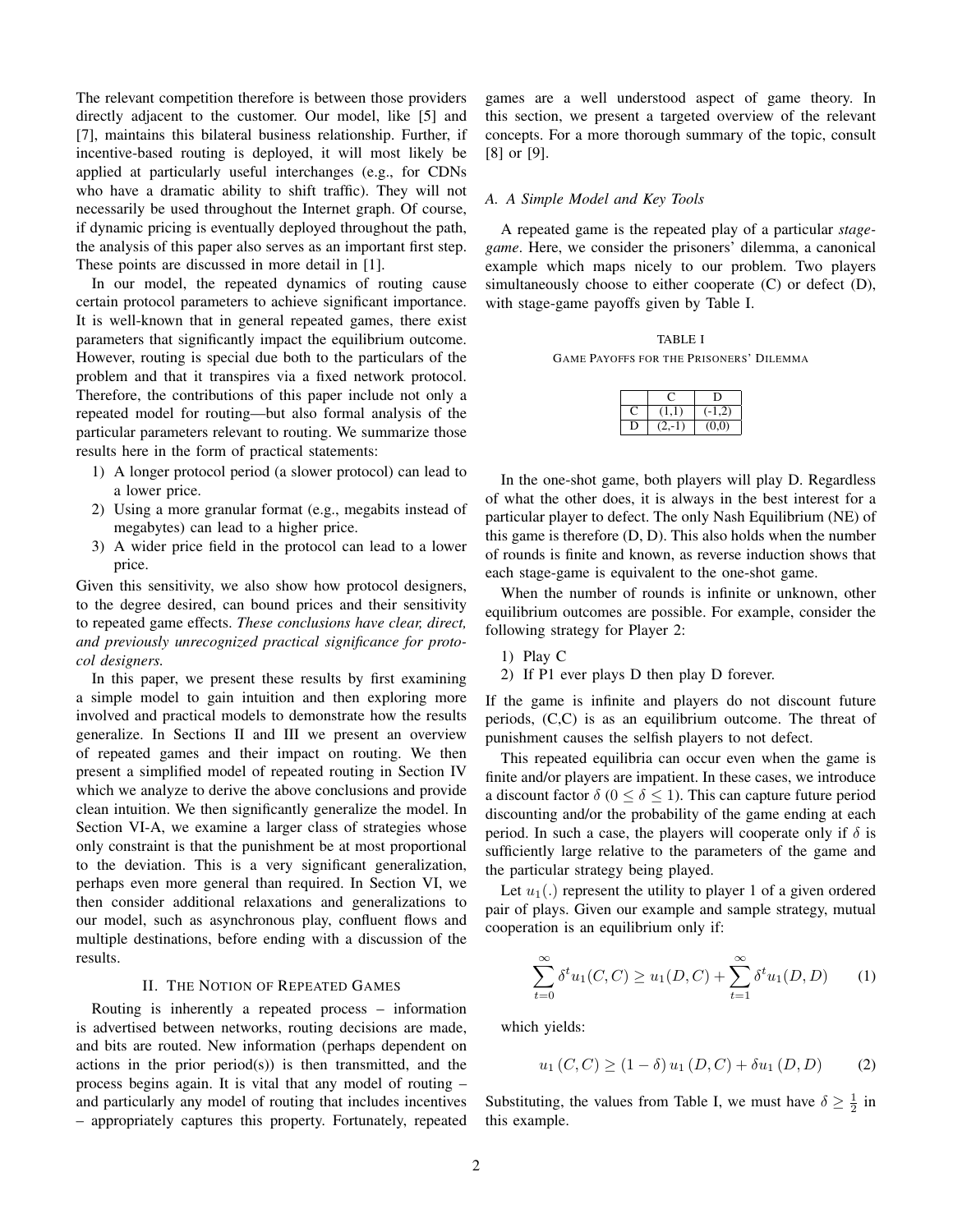#### *B. Repeated Games Under General Conditions*

While the previous example focused on a narrow scenario, so-called "Folk Theorem" repeated equilibria results have been shown to be applicable to a variety of contexts. They have also been shown to be robust to a variety of assumptions – in theory and practice. These include such weakening assumptions as imperfect information [10] [11], players of different horizons [12], and even anonymous random matching [13]. In an applied work with parallels to our research, Dellarocas applies repeated game techniques to the design of reputation systems. [14].

Even more important, we often see the effects of repeated interactions and signaling in practice. This is discussed in the case of auctions by Klemperer in [15] [**?**]. We also see elevated prices in oligopolies. Later in the paper we will discuss how the "Price Match Guarantees" offered by many retailers that we are familiar with also relate to repeated games.

#### *C. Key Terms and Notation*

Here we present some standard terms and notation that we will be using in the rest of the paper:

- *Subgame:* A subgame is the subset of an original game beginning at a particular point where all (relevant) history of play is common knowledge and continuing to the end of the original game.
- *Profit Function:*  $\pi(p_i, p_{-i})$ : We denote the per stagegame payoff using the function  $\pi(.)$ . The function is defined by the structure of the game. The parameters of  $\pi(.)$  are  $p_i$ , the play of player i, and  $p_{-i}$ , a vector representing the play of all other players. When play of the other players is symmetric, we can write  $p_{-i}$  as a single number without loss of generality.
- *Weakly dominant:* A strategy is weakly dominant if it always does at least as well as any other strategy, regardless of the strategy selected by the other players.
- *Strategyproof:* A one-shot mechanism is strategyproof if truth-telling about one's private information is weakly dominant. In the repeated game, we define a mechanism to be strategyproof if the strategy function that always plays truthfully is weakly dominant.

#### III. THE CHALLENGE OF REPEATED ROUTING

The routing game, as depicted in Fig. 1, presents the same phenomenon as the repeated prisoners' dilemma example. Under reasonable assumptions, firms can maintain an artificially higher price if their strategies include appropriately crafted threats to punish deviators.

It is important to contrast this repeated context with prior work on routing, namely the celebrated work of Feigenbaum, Papadimitriou, Sami, and Shenker (FPSS) [6]. They demonstrate that it is possible to implement the well-known Vickrey-Clarke-Groves (VCG) mechanism efficiently with a



Fig. 2. Repeated FPSS Model is Not Strategyproof in the Repeated Game

protocol that resembles BGP.<sup>2</sup> Here a strategyproof mechanism is desirable since networks do not need to expend effort strategizing about prices and since the selected routes will be more stable.

Our work builds upon their results by considering their model in the repeated setting. Thus we summarize it here:

- A set of nodes N, with  $n = |N|$ , representing the ASes
- A constant per packet cost  $c_i$  for each node i
- A traffic matrix  $T_{i,j}$  which is exogenous and fixed (i.e., inelastic demand)
- Each AS has infinite capacity

The VCG mechanism, and thus the FPSS implementation, obtains its strategyproof property through a carefully selected payment to each node. Each node, i, on a Least Cost Path (LCP) between a source-sink pair  $(s, t)$  is paid  $c_i$  plus the difference between the cost of the LCP and the cost of the LCP if  $i$  did not exist. For example, in Fig. 2, node A is on the LCP from s to  $t_1$ . For traffic from s to  $t_1$  A is paid:

$$
p_A = LCP_{(c_A = \infty)} - LCP + c_A = (10 + 1) - (1 + 1) + 1 = 10
$$

Similarly, B is paid 10 for each traffic unit from s to  $t_2$ .

However, it is well known that VCG mechanism is not strategyproof in the repeated game. If A and B both bid 20 until the other defects, each will be paid:

$$
(20+10) - (20+1) + 20 = 29
$$

We can easily show that it is possible for this to be an equilibrium for sufficiently patient players. More formally, there exists a  $\overline{\delta}$  such that for all  $\delta > \overline{\delta}$  this strategy can exist in equilibrium.<sup>3</sup> This demonstrates that although Internet routing is a repeated setting, the VCG mechanism (and thus the FPSS implementation), is not strategyproof in the repeated routing game.

Said differently, it is known that the VCG mechanism is susceptible to collusion. But in the one shot game, without explicit agreements, such cooperation is not possible. In the repeated game, the subsequent periods provide the players

<sup>&</sup>lt;sup>2</sup>FPSS were not the first to consider the VCG mechanism for routing [16] [17]. However, one contribution of the FPSS work is the framing of the problem with the nodes as strategic agents. This maps to the problem of AS competition and motivates us to consider the repeated game.

 $3$ For completeness, in the one-shot game, bidding 20 is not an equilibrium strategy. The other player can bid 11 and get all the traffic on both routes for a price of 29 – yielding a higher profit.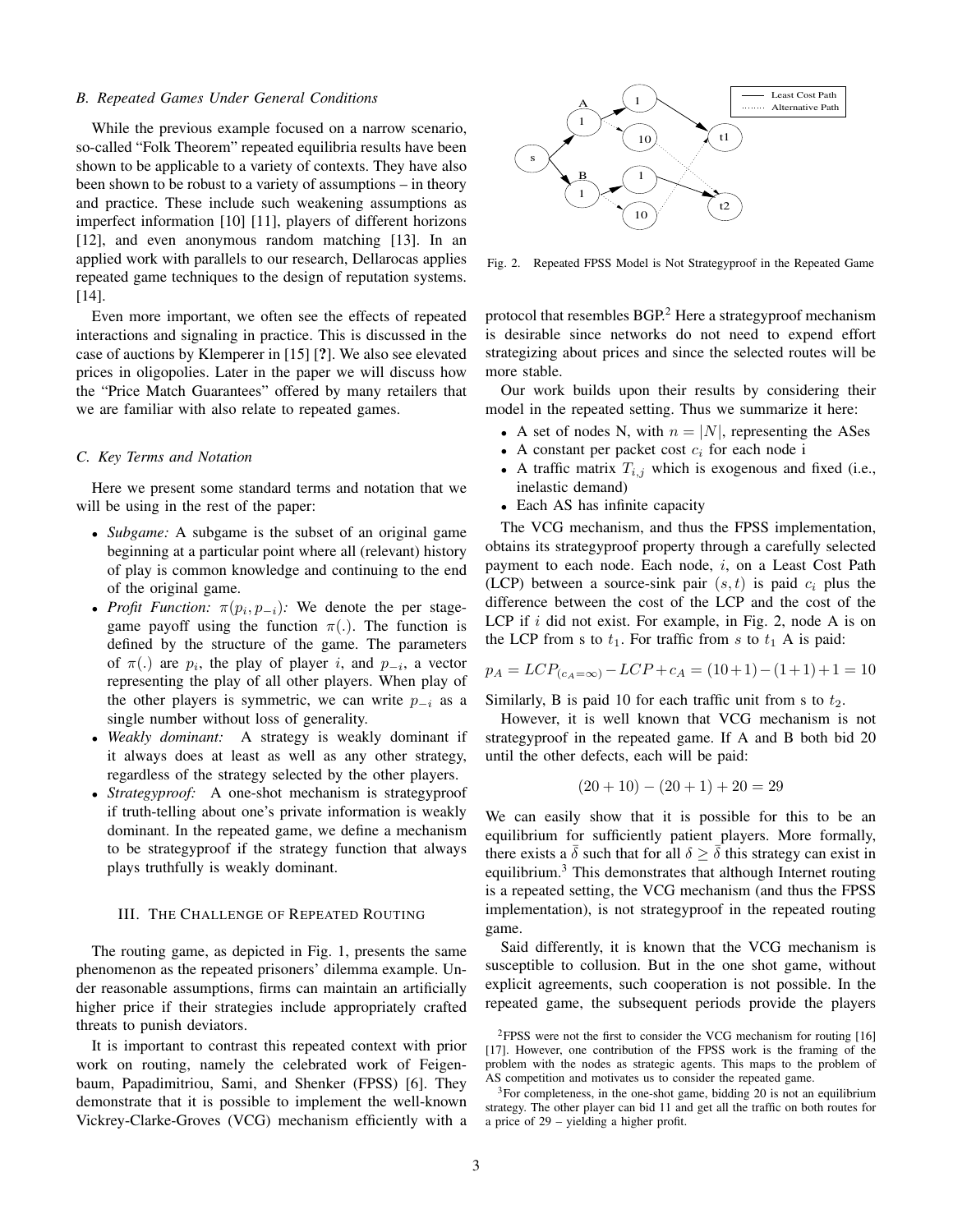with a means of obtaining a higher price without any explicit collusion, side-payments, or constructs of any sort.<sup>4</sup> While we consider a somewhat different model, this intuition about the VCG still holds. This is very troubling since routing is clearly a repeated game, not a one-shot game.

# IV. A MODEL OF REPEATED ROUTING

The observation the mechanism is not strategyproof in the repeated game is is worrisome for several reasons. First, to the extent that the VCG/FPSS prices are fair or desirable, we have no way of ensuring that they will occur. Second, we do not initially have any understanding of what the outcome will now be. Third, we do not understand how design decisions will impact the outcome.

To address these questions, we analyze a model of the repeated game. First, we present the formal model. We then analyze the model to determine the equilibrium outcome. Finally, we analyze this outcome to descry the impact of the fundamental design parameters on this outcome. We do not seek to impose a particular outcome (e.g., minimize price) on the system, since as we discuss in Section VII, it is unclear there is a universally correct and acceptable answer. Instead we focus on understanding the impact of these parameters and design decisions.

# *A. Key Intuition and Analytical Approach*

Before delving into the model and analysis, we first present the high level intuition which underlies the results in the remainder of the paper. Consider a small number of firms competing for an amount of traffic. At any point in time, each firm faces a key strategic decision. One strategy is to attempt to be the low price provider and receive all the traffic. Another strategy is to offer a higher price to the market, somehow splitting the traffic with the other providers—but potentially garnering more profits due to the increased price.

The firm's willingness to take this second, cooperative, strategy is a function of several factors. One is the *granularity of the action space* – which in this example is amount the firm needs to deviate to obtain all of the traffic. For example, if the price is \$100 and the firm can obtain all the traffic at \$99.99, it will be more likely to deviate than if it were constrained to integer prices (e.g., \$99). Another factor is the *discount factor* which manifests itself in several ways, notably in the length of the game. If the firm feels that the game will end soon, it will be more likely to decrease price to get the extra profit. On the other hand, if it feels the game will last longer, it may not want to perturb its competitors.

A key insight of this paper is that in practice these factors are directly determined by parameters of the protocol. In particular, the width of the pricing field and the representation used determines the granularity of the action space. Further, the protocol period determines the number of periods the game will be played.

Because this intuition is fundamental to the competitive dynamics of the situation, the results obtained are robust to a wide-range of practical and important assumptions. These include, but are not limited to:

- Heterogeneous networks
- Asynchronous protocols
- Multiple destinations in a network
- Confluent (BGP-like) routing
- Multi-hop networks
- A wide class of reasonable strategies for the firms

In the interest of clarity, however, we do not present a general model that contains all of these properties. Instead, we first start with a simple model that captures the essence of the game, provides for lucid analysis, and demonstrates the key intuition. After, in Section VI, we return to these assumptions and formally prove the same set of results for models that incorporate these more sophisticated assumptions.

#### *B. The Repeated Incentive Routing Game (RIRG)*

Our model is based on the FPSS model, presented above. We extend their model to capture both the repeated nature of routing and the properties of routing protocols. We also introduce some simplifying restrictions to make the model more tractable for the initial analysis and appropriate for the particular problem in which we are interested. In Section VI we relax and address many of these assumptions.

The game analyzed in this section is depicted in Fig. 1. This could be competition among ASes for the traffic of a CDN or perhaps a third AS. As discussed in the Introduction and in [1], this analysis examines a particular interchange instead of a general graph. This is similar to the analysis of [5] and [7].

We note that Shakkotai and Srikant [7] also consider a repeated model of routing, but in a very different context. A key difference is that we examine protocol design where pricing and competition occur electronically, whereas they examine competition in the abstract (presumably through paper contracts). Other important differences include the fact that we consider a much larger space of potential ISP strategies.

We now define the particulars of the game:

# **Repeated Incentive Routing Game Model**

- There is only one source and one destination.
- Each of the  $N$  networks connects directly to both the source and the destination with exactly one link, as depicted in Fig. 1.
- Each network has an identical, constant per-packet cost  $c$ for transiting the network<sup>5</sup>, identical quality, and infinite capacity.
- Bids are represented as fields in packets and thus are discrete. The maximum granularity of the representation, equivalent to the minimum change in a bid, is represented by b. For simplicity, we assume that  $c$  is a multiple of  $b$ .

<sup>&</sup>lt;sup>4</sup>Certainly, with additional such collusive constructs, other equilibria are possible. We ignore those for the purposes of this paper.

<sup>5</sup>We note that this maps cleanly to average-based billing, a common billing technique in practice. A richer discussion of volume-based versus rate-based models and their prevalence in industry is beyond the scope of this paper.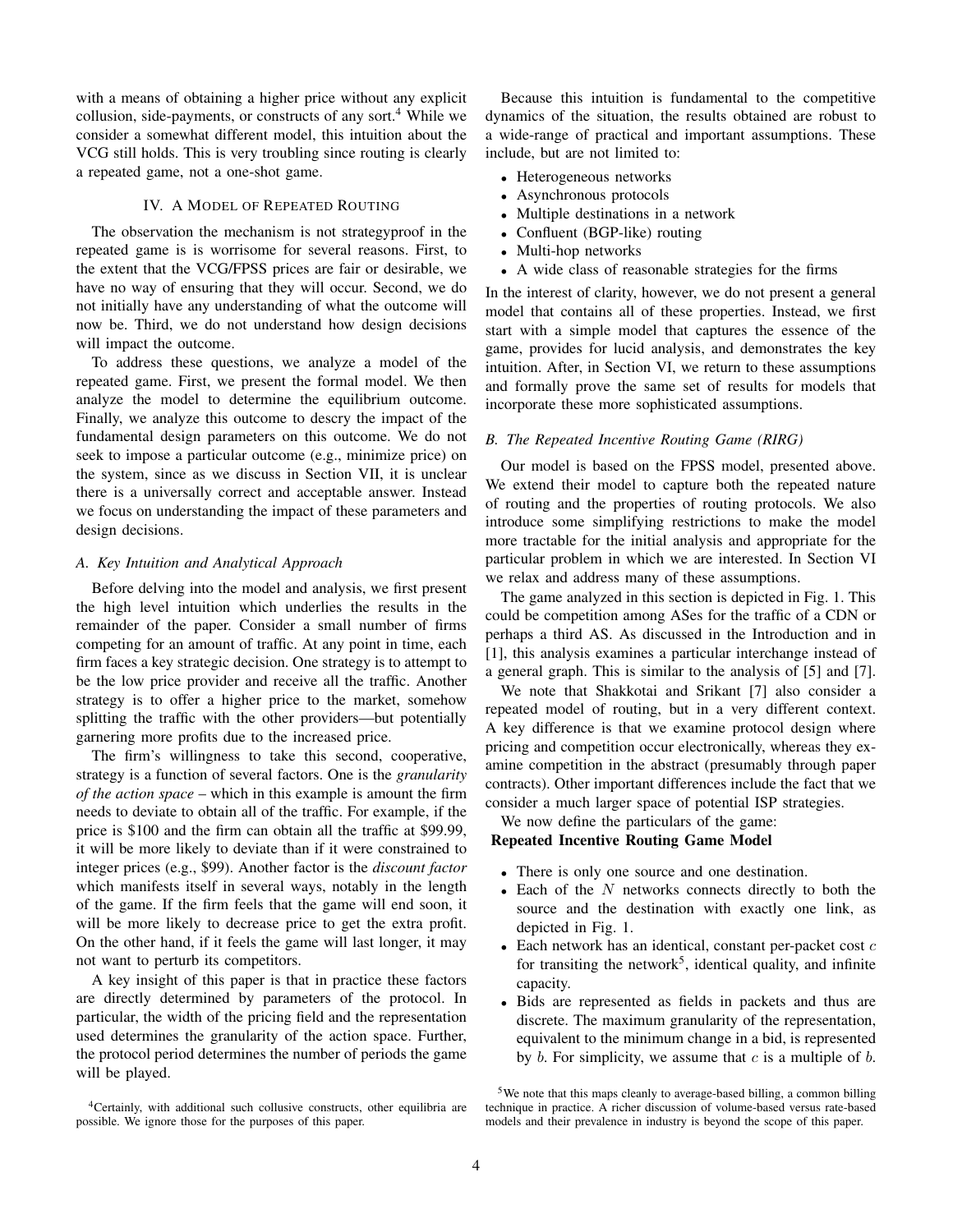- Each AS is perfectly-patient with respect to the time value of money.
- The low cost bid in each period is common knowledge. Specifically, before the next time an AS advertises a price, it knows the lowest price bid in the prior round.
- The game is finite. The game length is represented as an exponential random variable with mean  $D. E(D)$  is known to all players but the actual value is unknown to the source or any of the other ASes. The duration corresponds to the expected period of time for which the other factors will be stable.<sup>6</sup>

# **Play of the Game**

1) The game proceeds in a series of rounds, each of length d, a constant of common knowledge. For simplicity, we assume that  $D$  is a multiple of  $d$ . Thus, we can relate  $d$ and  $D$  as:

$$
d = D(1 - \delta) \tag{3}
$$

where  $(1 - \delta)$  is a constant representing the per-period probability of the game coming to an end.

- 2) At the start of each round, each of the  $N$  players advertises its per-packet price simultaneously.
- 3) For the entire period, traffic is routed over the provider with the lowest price. In the event of a tie, traffic is split evenly among the providers with the lowest price.
- 4) Each provider is paid for the number of packets that transit its network. The rate paid for each packet is the price it advertised at the beginning of the round (first price auction). $<sup>7</sup>$ </sup>

# *C. Equilibrium Notion and Strategy Space*

It is important to refine the space of strategies and equilibria, since in a repeated game, the set can be quite large. Our significant refinement is to consider only strategies which are subgame perfect. Subgame perfection, defined below, means that in every stage game, all players must play a strategy that is optimal, given the remainder of the game. It thus takes the entire discounted stream of payments into account, precluding myopic strategies but permitting long-term thinking. While not vital, for clarity, we also restrict ourselves to symmetric equilibria, where all players play the same strategy, and pure strategies. This allows us to speak of a single strategy being played.

*Subgame Perfection:* A strategy  $\alpha$  is subgame perfect if i)  $\alpha$ is a Nash equilibrium for the entire game and ii)  $\alpha$  is a Nash equilibrium for each subgame.

In a repeated, simultaneous-move game such as ours, the set of Subgame Perfect Equilibria (SPEs) can still be quite large. One class of strategies are "trigger price strategies" [11]. In this context, players offer some desirable price,  $p^*$ , so long as all other players do. If a player deviates, offering some  $p'$  < p∗, the other players *punish* the deviating player by playing some  $\hat{p} < p^*$ . In general, trigger price strategies allow for the players to return to  $p^*$  after some period of time. The intuition of these strategies is that in equilibrium the threat of punishment can maintain a higher price.

While there is empirical studies supporting the existence of such behavior, such a severe and coordinated practice may seem implausible in many contexts. For example, in the bandwidth market, we have not observed such wild swings. Instead, as costs decrease and competitive pressure has increased, we have seen prices move down rather smoothly and steadily. Such a phenomenon may be better modeled by a *price matching* strategy where players play the lowest price observed in the prior period.

The key difference between these two classes of strategies is how we perceive the reaction to a deviation. To the extent that it is a *punishment*, trigger-price strategies are appropriate. To the extent that it is simply a *protective reaction or learning mechanism*, price matching seems more appropriate. Price matching may even be too severe, as more appropriate strategy may be to price match for a certain period before returning to p∗. However, in all strategies, deviation of a player leads to decreased profit for some number of future periods.

We can generalize this space of strategies. In particular, in a parameterized space, price-matching is a mild punishment for an infinite amount of time. By parameterizing the punishment time and severity, we can consider a larger class of strategies. In this paper, motivated by space and clarity, we first discuss and analyze price matching strategies. However, in Section VI-A, we show that our results hold for a much larger class of strategies, namely all strategies where the punishment is no greater than a constant multiple of the deviation. (This is important as it also permits strategies that return to  $p^*$ .)

We are now ready to formally define the price-matching strategy:

# **Price Matching (PM) Strategy**

S1) At t = 0, offer some price  $p_i^0$  For  $t > 0$ :

S2) 
$$
p_i = max(c, min_j(p_i^{t-1}))
$$

where  $p_i^t$  is the price offered by player j in period t.

While the second step of the strategy is clear, it is not immediately obvious how a player should select the initial  $p_i^0$ . From our definition of subgame perfection, we have that the player cannot benefit from deviating. From price matching, we have that in equilibrium  $p^t = p^0 \forall t$ . (Thus, we drop the superscript notation and simply write  $p$ .) This means that if price matching at  $p$  is an SPE then:

$$
\sum_{t=0}^{\infty} \delta^t \pi_i(p, p) \ge \pi_i(p - b, p) + \sum_{t=1}^{\infty} \delta^t \pi_i(p - b, p - b) \quad (4)
$$

for a given  $(\delta, b)$ . Just as Eqn (1) simplifies to (2), we can simplify Eqn (4) to:

$$
\pi_i(p, p) \ge (1 - \delta)\pi_i(p - b, p) + \delta\pi_i(p - b, p - b)
$$
 (5)

Informally, this condition says that we will accept p only if the payoff to playing p forever is greater than the payoff from

<sup>&</sup>lt;sup>6</sup>The property of having stability for a sufficiently-long, finite, and unknown period of time corresponds very well to the true nature of Internet interconnects.

 $7$ Payment mechanisms, enforcement, etc are outside the scope of this game.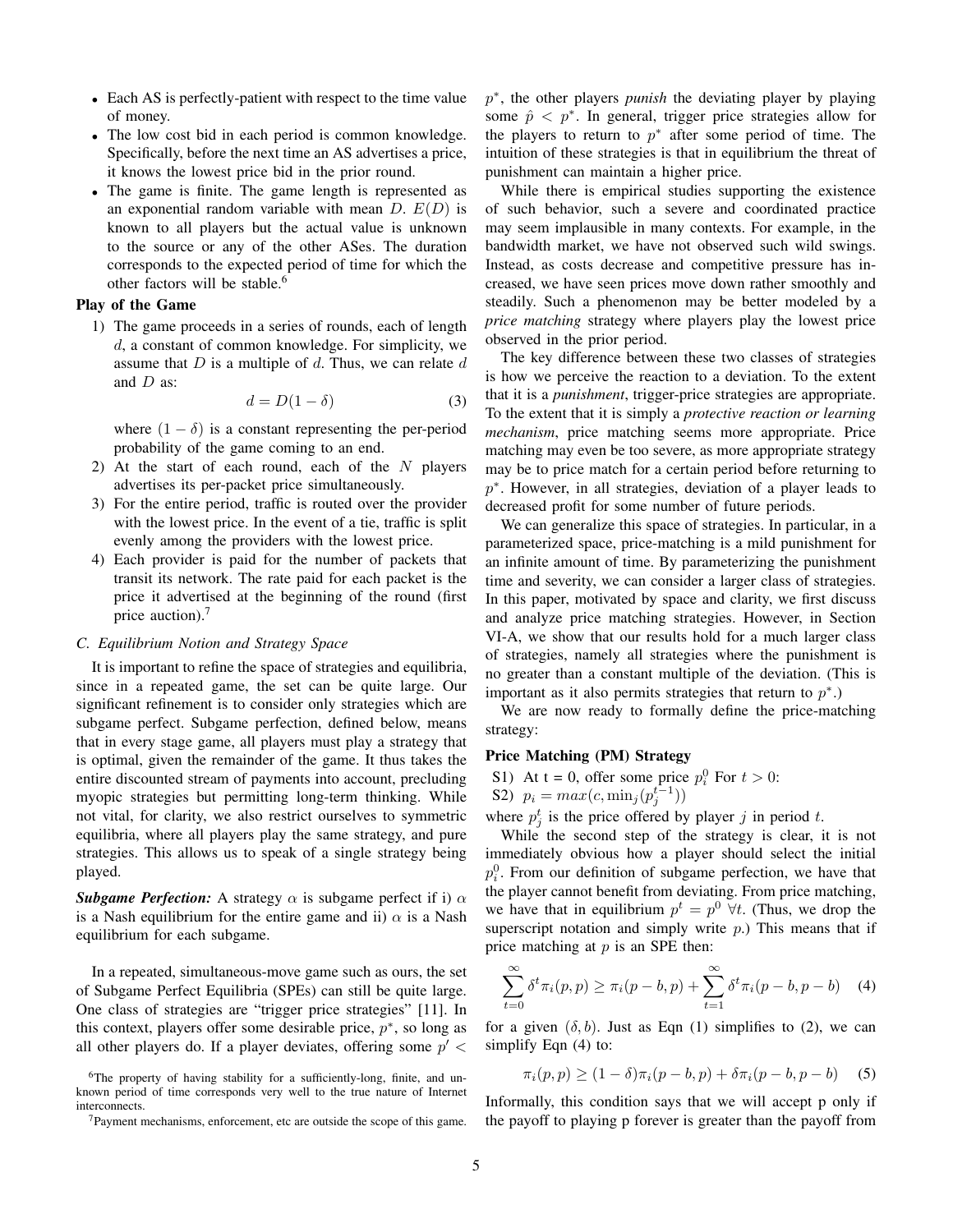deviating once and suffering the consequences. The  $\pi_i(p, p)$ term represents the payoffs of playing p;  $(1 - \delta)\pi_i(p - b, p)$ is the weighted payoff to deviating by some amount b; and  $\delta \pi_i(p - b, p - b)$  captures the payoffs in the future. Note that it is strictly dominant to make the smallest possible deviation from  $p$ . Thus, we use  $b$ , the size of the minimum bid change, as the magnitude of the deviation without loss of generality.

Of all the values of  $p$  that satisfy Eqn  $(5)$ , we consider the profit-maximizing value, which we define to be  $p^*$ . Therefore,

$$
p^* = \max_{p} s.t. \ \pi_i(p, p) \ge (1 - \delta)\pi_i(p - b, p) + \delta\pi_i(p - b, p - b)
$$
\n(6)

(We solve for  $p^*$  explicitly for our game by expanding  $\pi(.)$  in the following section.)

To show that PM is SPE, we will use the one-deviation principle which states that a strategy is a SPE if and only if it is not possible to profitably deviate in exactly one stage-game. This allows us to consider simple one-stage deviations as opposed to more complicated multi-stage deviations. We state the principle, whose proof can be found in [9], below:

**Theorem** 1 (One Stage Deviation Principle): In an infinite horizon multi-stage game with observed actions where the payoffs are a discounted sum of per-period payoffs and the per-period payoffs are uniformly bounded; strategy profile  $\alpha$ is subgame perfect if and only if it satisfies the condition that no player i can gain by deviating from  $\alpha$  in a single stage and conforming to  $\alpha$  thereafter.

Lemma 1: PM is a SPE.

*Proof:* First we note that the RIRG game satisfies the technical conditions of the principle and the fact that the game is finite ensures that the discount factor,  $\delta$  < 1. Therefore, we can apply the theorem and consider only one-stage deviations. We look at each stage of the specified strategy:

- S1) By construction, assuming that other players offer  $p^*$ , it is optimal to offer  $p^*$ . By definition of  $p^*$ , bidding a lower value decreases the discounted stream of profits. A higher price leads to no profits in this period and no prospect of higher profits in the future.
- S2) Again by construction, there is no benefit to decreasing price. Likewise, increasing price given that others are playing PM does not help.

Since we have examined all one-stage deviations, we have that PM is a SPE.

#### *D. Analysis of the Model*

With a model and equilibrium notion, we can now examine the equilibrium conditions. The first step is to derive an explicit expression for  $p^*$  in terms of the parameters of the game. <sup>8</sup>

**Theorem** 2: In the RIRG, the unique equilibrium price when all players play Price Matching is given by:

$$
p^* = \frac{b\left(\delta bN - \delta b - N\right)}{1 - N + \delta N - \delta} + c
$$

8As discussed, price is discrete. However, for notational simplicity, we analyze the continuous variable p such that the market price is  $\lfloor \frac{p}{b} \rfloor b$ .

# TABLE II

SUMMARY OF KEY TERMS

| Term     | Meaning                                   |  |  |
|----------|-------------------------------------------|--|--|
| N        | Number of firms competing for the traffic |  |  |
| b        | Minimum bid change size                   |  |  |
| p        | Price                                     |  |  |
| $p^*$    | Profit maximizing price                   |  |  |
| $\pi(.)$ | Per-firm profit function                  |  |  |
| $\delta$ | Per-period chance of the game ending      |  |  |
| d.       | Period of the protocol                    |  |  |
| D        | Expected stability of network topology    |  |  |
| $\tau$   | Total amount of traffic                   |  |  |

*Proof:* Since the firms seek to maximize profit, we consider the profit-maximizing price matching strategy, which bids  $p*$  as given by Eqn (6). This means we have:

$$
\pi_i(p, p) = (1 - \delta)\pi_i(p - b, p) + \delta\pi_i(p - b, p) \tag{7}
$$

where p is the price advertised.

Define  $m = p - c$  for notational simplicity, and T as the total amount of traffic. We now expand  $\pi_i$  based on the definition of the game:

$$
\pi_i(p_i, p_{-i}) = \begin{cases} \n\left(\frac{T}{N}\right)m, & p_i = p_j, \forall i \neq j \\ \nT * m, & p_i < p_j \forall j \neq i \\ \n0, & otherwise \n\end{cases}
$$

This yields:

$$
\left(\frac{T}{N}\right)m = (1 - \delta)(m - b)T + \delta\left(\frac{T}{N}\right)(m - b) \quad (8)
$$

Solving, we have:

$$
m = \frac{b(\delta N - \delta - N)}{1 - N + \delta N - \delta} \tag{9}
$$

or

$$
p = \frac{b(\delta N - \delta - N)}{1 - N + \delta N - \delta} + c \tag{10}
$$

Since all players are homogeneous and since we consider only symmetric equilibria, this is thus the unique equilibrium.

#### V. UNDERSTANDING THE RESULT

Given an expression for the equilibrium price, we turn to the practical questions that we seek to understand.

#### *A. Protocol Period*

We examine the model parameter tied to the period,  $\delta$ , holding the other factors (including D) constant. Intuitively, it may seem that the period of the game should have no impact on prices. Alternatively, a shorter period–corresponding to a faster protocol–would perhaps help to keep the market more competitive. This is not necessarily the case.

Lemma 2: The protocol period and the market price are positively correlated – or  $\frac{\partial p}{\partial \delta} > 0$ . *Proof deferred to appendix.*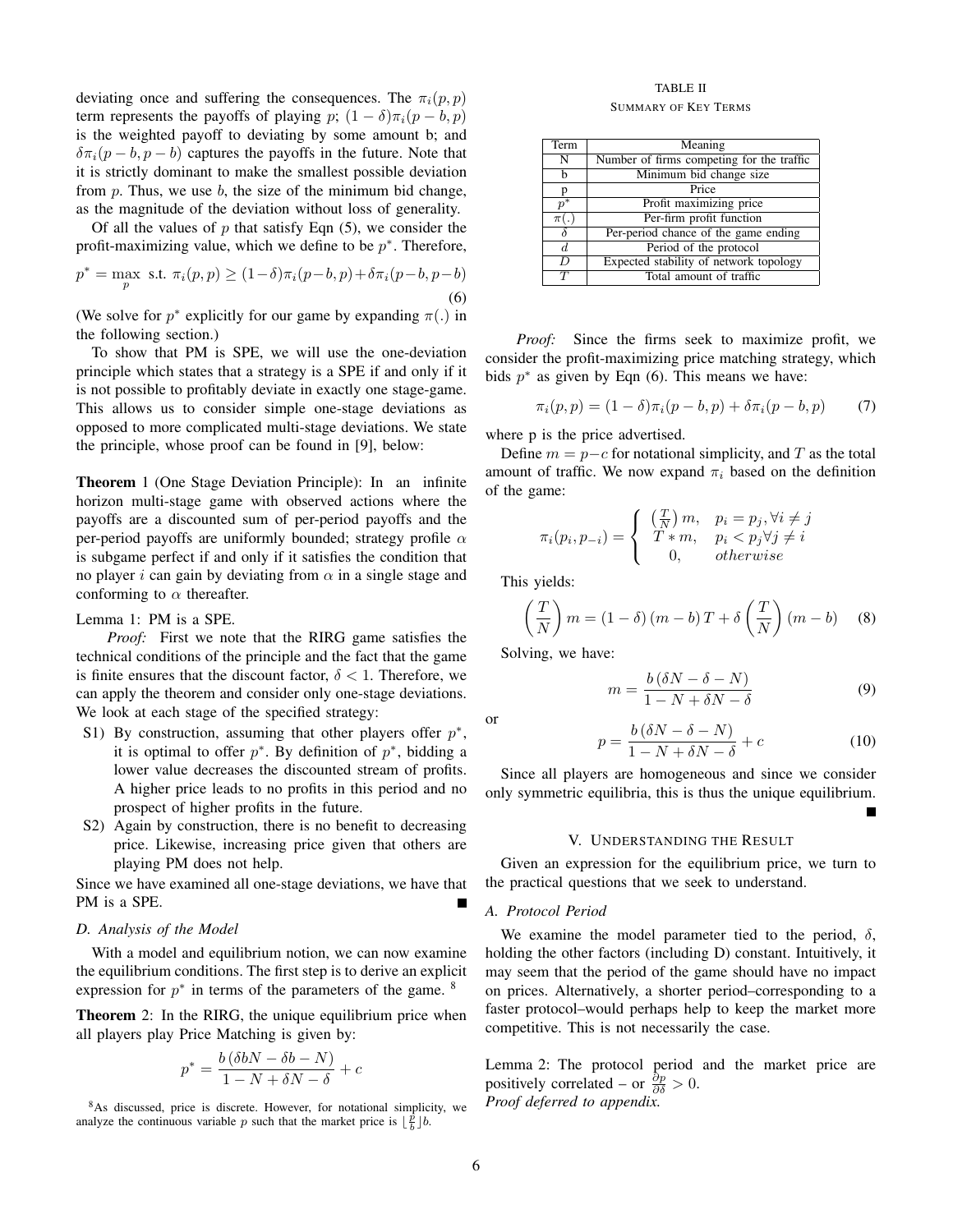

Fig. 3. Price as a function of  $\delta$  for  $N = 2$ ,  $c = 0$ , and  $b \in \{0.01, 0.05, 0.1\}$ . Margin increases with  $\delta$  and and is very sensitive to  $\delta$  when  $\delta$  is large.

Recall now that  $d = D(1 - \delta) \rightarrow \frac{\partial d}{\partial \delta} < 0$ . This coupled with Lemma 2 yields

$$
\frac{\partial p}{\partial d} < 0 \tag{11}
$$

In other words, *as the protocol period increases, the price decreases – a surprising and initially counterintuitive result!*

Careful consideration provides us with the rationale behind this conclusion. When a player deviates, it enjoys a onetime increased payoff at the expense of diminishing the future stream of payoffs. Consequently, the longer the period is before a competitor can match the price, the bigger the benefit to deviating. Furthermore, a longer period means fewer expected future periods. As a result, as we increase the protocol period, we increase the propensity for a player to lower its price. It is well-known in the repeated game theory of oligopolies that fewer periods can increase price. But it is interesting to realize that the protocol period, typically analyzed in the context of information flow and convergence, in practice also defines the number of rounds and thus significantly impacts the equilibrium.

We depict this relationship between p and  $\delta$  by graphing Eqn (10) in Fig. 3. As can be observed,  $p$  is strictly increasing in δ but converges readily to  $c + \frac{Nb}{N-1}$  as  $\delta \to 0$ .

Although this phenomenon may seems counter-intuitive at first, most consumers are familiar with it in the form of "Price Match Guarantees" offered by many major retailers. [18] [19] While the policies vary, the notion is that Firm A will match any competitor's advertised price that is lower than A's price. While there are other factors at play in these markets, this practice can be abstracted in the notion of a protocol period. Instead of waiting some period to match the competitor's price (e.g., in the next week's circular, in the following day, etc.) a price match guarantee effectively brings the period to zero. Once a firm lowers its price, the other firm effectively matches price immediately. Thus, one result of these policies is to dissuade competitors from lowering price, since, it can be

TABLE III

IMPACT OF PROTOCOL PARAMETERS ON PRICE

| Variable                                | Impact on Price  |
|-----------------------------------------|------------------|
| $N$ : Number of players                 | Decreases        |
| $b:$ Minimum bid size                   | Increases        |
| $d$ : Period of the protocol            | Decreases        |
| $D$ : Stability period for the topology | <b>Increases</b> |

# TABLE IV

THE IMPACT OF A \$1 PRICE CHANGE WITH MEGABYTE AND MEGABIT REPRESENTATION FORMATS

| Format         | Traffic | Price | Revenue   | New Price | New Revenue |
|----------------|---------|-------|-----------|-----------|-------------|
| <b>M</b> bits  | 1000    | \$100 | \$100,000 | \$99      | \$99,000    |
| <b>MB</b> vtes | 125     | \$800 | \$100,000 | \$799     | \$99,875    |

argued, it will not provide that competitor with any additional revenue.

#### *B. Additional Parameters*

We now consider the other relevant parameters in similar fashion. For each parameter found in the expression for the equilibrium price, we present the main result and some intuition to provide better understanding. The results are summarized in Table III.

*1) Minimum Bid Size, b:* Similar to the analysis of period, we can show that  $\frac{\partial p}{\partial b} > 0$ —as we increase the minimum bid size, the equilibrium price increases. This again comes from the firm's decision which weighs the one-time benefit of deviating versus the longer-term cost. The less a firm is able to decrease  $p$  and still get all the market, the more profit it garners in the short-term and the less punishment it suffers in the long term. Therefore, it is more likely to deviate.

It is important to understand that this is more than just a matter of precision. Fig. 3 plots equilibrium price versus  $\delta$ for  $N = 2$ ,  $b \in \{0.01, 0.05, 0.1\}$ . One can note not only that  $p$  changes significantly but moreover that the change in  $p$  is qualitatively greater than the change in b.

Generally in practice, the minimum bid size is not an explicit parameter but rather it implicitly manifests itself in two protocol parameters. The first is the width of the pricing field. In most any protocol this width is likely to be fixed. Here we see that *increasing the width of the pricing field can decrease the price in the system*. Another means by which the minimum bid size manifests itself is via the unit of measure. Given a fixed granularity on prices, it makes a difference if we represent quantities in megabits or megabytes. For example, consider a system in which prices are set at whole dollar increments. Using mega*bytes* as opposed to mega*bits* provides for larger price values and thus more granularity in the prices, holding all other parameters constant. In Table IV we see that a \$1 decrease when using megabits causes a 1% decrease in revenue whereas a \$1 decrease when using megabytes causes a 0.125% decrease in revenue. Per the logic outlined above,

 $^{9}$ For  $N > 2$ ,  $c + \frac{Nb}{N-1}$  yields  $c + b$  when discretized to a multiple of b. In the one-shot game bidding  $c$  or  $c + b$  are both Nash Equilibria. We return to this subject in Section VI-C.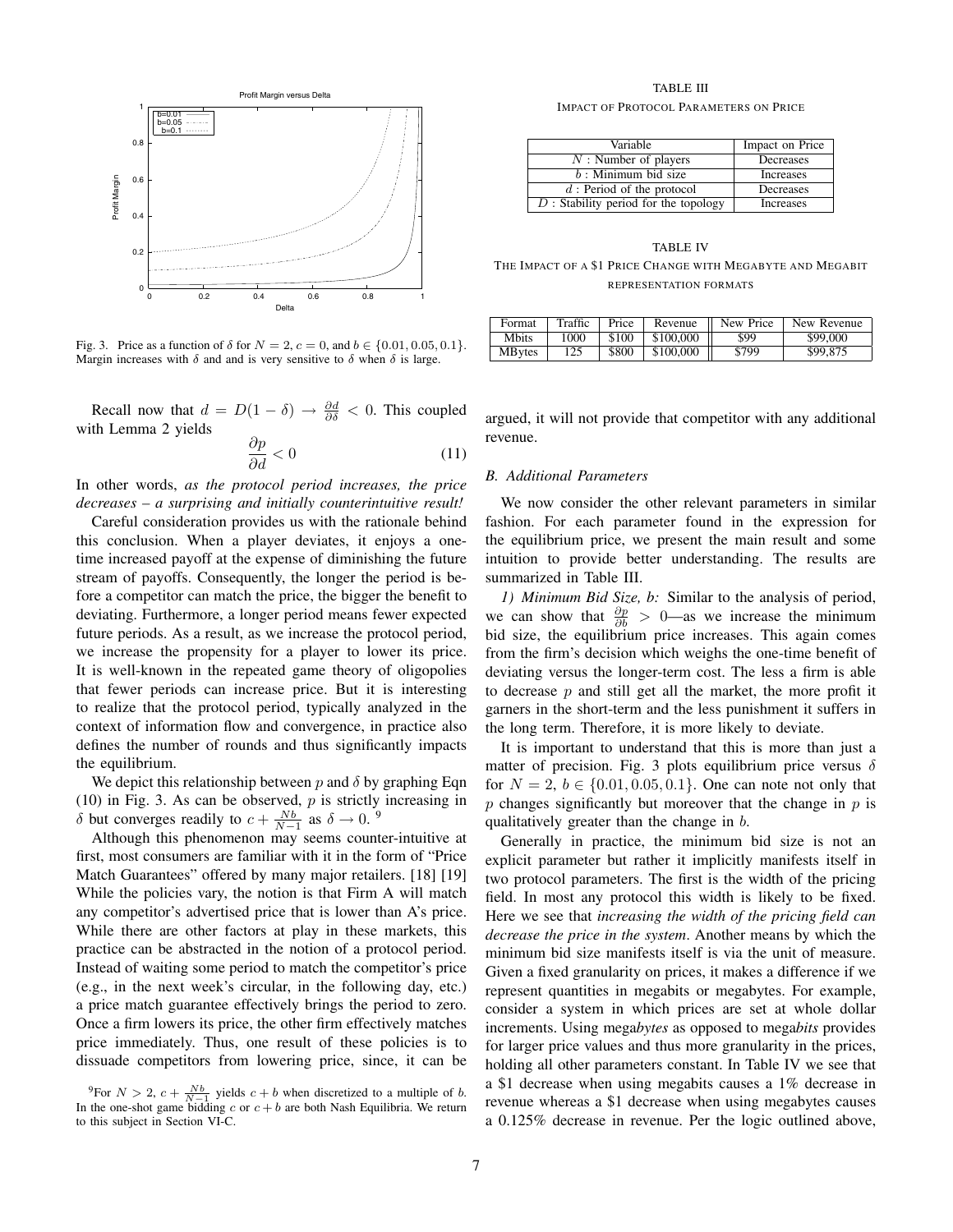we see that *using megabytes instead of megabits can lead to a lower price*.

*2) Stability Period, D:* The stability period is likely not under the control of the protocol per se, but it is still useful to understand its impact on prices, holding other parameters (including d) constant. We have that  $\frac{\partial p}{\partial \delta} > 0$ . Since  $d = D(1 - \frac{1}{2})$  $\delta$ ) →  $(1 - \frac{d}{D}) = \delta$  we have that  $\frac{\partial \delta}{\partial D} > 0$ . Thus,  $\frac{\partial p}{\partial D} > 0$ . This should come as no surprise given the prior two examples. As we increase the expected duration of the game, the relative importance of the stream of future payoffs increases. Thus, a player is less willing to deviate.

*3) Number of Players, N:* While the number of players is generally assumed to be constant, it is useful to note that similar to the other variables, we can show that  $\frac{\partial p}{\partial N} < 0$ . This conclusion is perhaps the most likely to be obvious *a priori*. As the number of firms increases, the profit is split among more players. Thus, as the number of firms increases, so too does the benefit from a one-stage deviation–and thus the propensity to deviate. This corresponds with the basic intuition that with more firms we approach perfect competition.

#### *C. Discussion*

Because the rest of the paper consists of various relaxations and further analysis of the results presented above, we pause here to make a few observations:

- *There are several protocol parameters which unexpectedly – may significantly impact the equilibrium price.* These include the protocol period, the width of the pricing field and the unit of measure. Unlike some properties that one might readily be able to identify and reason about (such as the number of players); *a priori* it is unclear that these parameters have any affect. Further, it is unclear which way they push the equilibrium price. These often counter-intuitive results are therefore quite revealing.
- *The conclusions about these parameters are directly applicable to system design.* Understanding the impact of these parameters is a useful result. What is perhaps most important, however, is that *a priori* a protocol designer may not have even considered these parameters as relevant at all! Therefore, merely understanding that they are relevant, let alone understanding how they impact the equilibrium, is an important conclusion.
- *We have not shown that these repeated outcomes will always occur, but still believe consideration of the parameters is important.* We have shown that it is possible to obtain increased prices in repeated equilibria, but have not shown that this result is robust to all variations to our model. In Section VI, we will consider various relaxations to our model and show that similar results can be obtained. However, in a general setting, it is possible to construct degenerate scenarios in which such increased prices are not possible. Therefore, our argument is not that increased prices will always result if the parameters are not considered. Instead, we argue that in general (and in changing) environments, such outcomes *may* result, and in some cases will *likely* result. In practice, it will be

the rare case when one is certain that such outcomes will not occur. Since a good protocol should be applicable to a wide range of circumstances, we therefore believe that the protocol designer should and must take these parameters into account.

#### VI. IMPORTANT GENERALIZATIONS

In this section we show that the key intuition and spirit of the results from the simple Repeated Incentive Routing Game (RIRG) hold in more general networks, mechanisms, and/or assumptions. In all cases examined, while the model is more general, the key intuition (presented in Section IV-A) from the simpler example still holds. Consequently, the core results— the impact of the granularity of the action space and its manifestation in the protocol parameters—also carry over. The underlying reason for this is that in all of the games firms face the same decision: attempt to be the lowest-priced provider and take the whole market, or split the market at a higher price with multiple firms.

In this section we present four key generalizations. First we significantly expand the strategy space, allowing the ASes significantly greater flexibility. We then consider asynchronous play (vital for routing protocols), a set of FPSS-like assumptions including confluent flows, multiple destinations, and a second-price auction, and heterogeneous costs. In the first three cases, where the proof is particularly insightful, we present a full formal proof of our results. In the case of heterogeneous costs, where the extension is relatively simple, we present only a discussion of the modification.

# *A. Generalizing the Strategy Space*

There are several reasons why the strategy considered thus far, price-matching, may be too restrictive. Perhaps most important, it assumes that prices never return to the original  $p^*$ . Further, the punishment phase is limited at  $p-b$ . For example, we could relax both of these assumptions and consider a set of strategies which punish at  $p-kb$  for T periods before returning to  $p^*$ .

In this section, we generalize our results to a larger set of strategies, which we call *porportional-punishment strategies*. The punishment of these strategies is porportional to the deviation, and we permit prices to return to some higher price, including  $p^*$ . This is not the only sufficent condition but one that we believe is the most general and more important most indicitive of strategies that would be used in practice.<sup>10</sup> For this set of strategies, we seek to understand the highest possible market price,  $\bar{p}$ , given a fixed  $(N, \delta, b)$  tuple. We derive a bound and show that this bound is tight. Using this bound we can show that our conclusions regarding the parameters still hold. Further, we can show that it is possible for the protocol designer, if she indeed desired, to bound prices using the parameters to  $p^I + \epsilon$  where  $p^I$  is the price in the one-shot, first-price auction.

 $10$ If anythng, we believe that our model here is in fact too general, but that is not a problem in this context.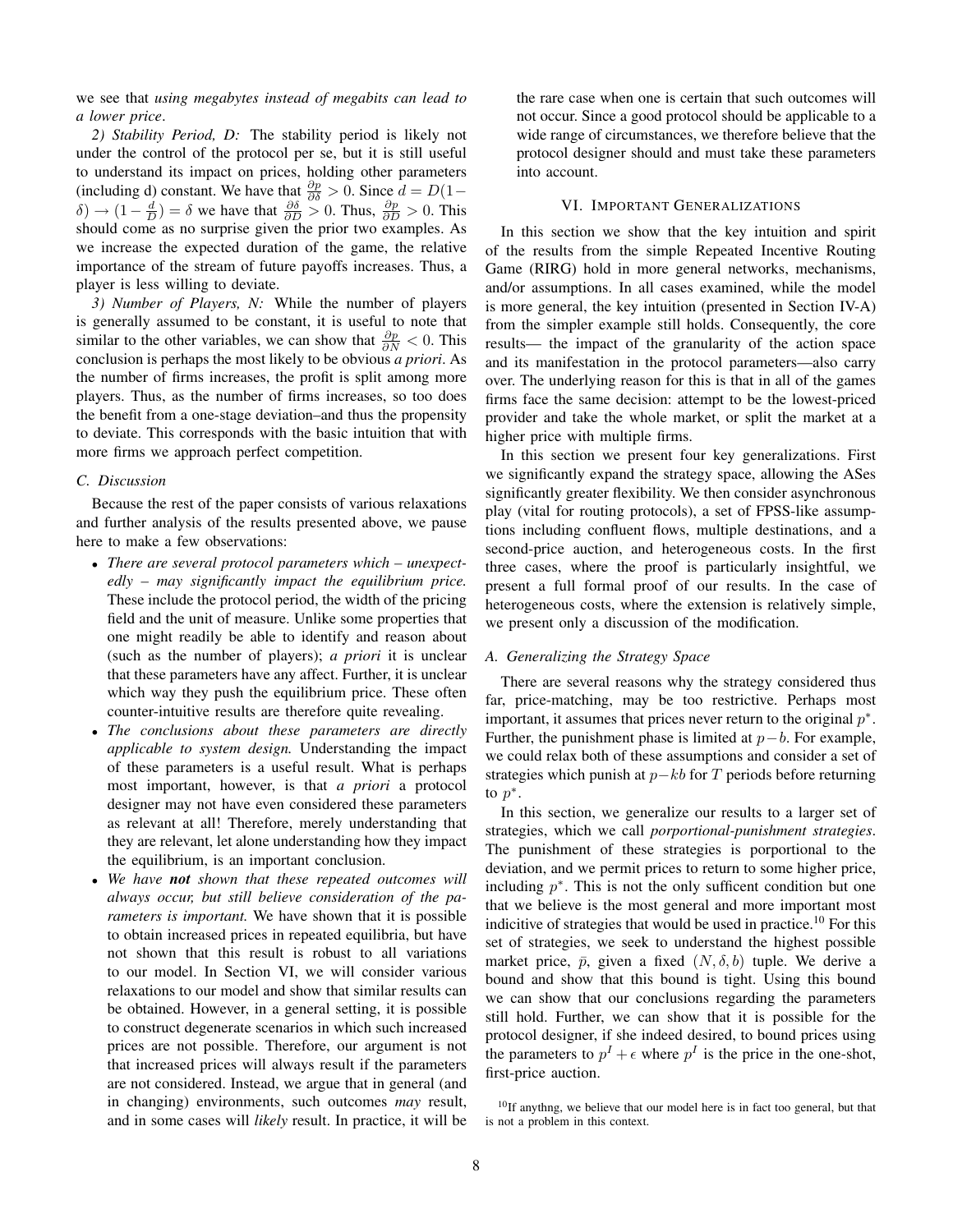To begin our analysis, we introduce some new notation: Let  $\alpha_h^t$  be the price proscribed by strategy  $\alpha$  in period t given history h. Let  $p_i^t$  be the bid of player i in period t. Finally, let  $D(\sigma, h, s) = \{t > s \mid \exists p_i^t < \alpha_{h^{t-1}}^t\}$ . These are the periods where there has been a deviation.

We now define  $\Delta$  which represents the set of all one-stage deviations for a strategy  $\sigma$ .

**Defintion:** For all history pairs  $(h, h, \sigma) \in \Delta$ 

1)  $\sigma$  is a SPE strategy. 2)  $h^t = \hat{h}^t \ \forall \ t < t_0$ 3) In  $t_0$ ,  $\exists p' = p_i^t < \alpha_{h^{t-1}}^t$ <br>
4)  $D(\sigma, \hat{h}, t_0) = D(\sigma, \hat{h}^t, t_0)$ 

Informally, this says that the two histories are the same until  $t_0$  (2), there is a deviation at  $t_0$  (3), and that there are no further deviations (4). We now define the set of *Porportional Punishment Strategies* (PP) as follows:

**Definition:**  $\sigma \in PP_k$  iff  $\sigma$  is a symmetric SPE and  $\forall (h, \hat{h}, \sigma) \in \Delta, \forall t > t_0, \forall p'$ :

$$
\sigma_h^t - \sigma_{\hat{h}}^t \leq k(\sigma_{\hat{h}}^{t_0} - p')
$$

This captures our definition of porportional punishments. We now turn to analyzing the equilibrium conditions. To do so, we introduce two new terms:  $p^{\alpha}$  and  $\bar{p}_k$ :

**Definition:**  $p^{\sigma}$  is the highest price obtained by  $\sigma$  in any period, that is:

$$
p^{\sigma} = \max_{\forall t,h} \sigma_h^t
$$

**Definition:** We define  $\bar{p}_k$  to be the maximum price for all strategies in  $PP_k$ . More formally,

$$
\bar{p_k} = \max_{\alpha \in \mathtt{PP}_k} p^\alpha
$$

**Theorem** 3: If  $\sigma \in PP_k$ , then  $p^{\sigma} \leq \frac{b(\delta N-N-\delta k)}{(\delta-1)(N-1)}$ . Further this bound is tight, that is,  $\exists \bar{\alpha}$  such that  $p^{\bar{\alpha}} = \bar{p} = \frac{b(\delta N - N - \delta k)}{(\delta - 1)(N - 1)} + c$ .

Given this bound of  $\bar{p_k}$ , we can also analyze the bound just as we did for the bound we derived for price matching. Simply by taking the partial derivatives, we see that we get the same qualitative results and resulting intuition.

**Theorem** 4: In the RIRG, if players play strategies in PP, the value of  $\bar{p}$  varies with the parameters  $(\delta, b, N)$  in the same manner as the optimal price matching price. That is:  $\frac{\partial \bar{p}}{\partial \delta} < 0$ ,  $\frac{\partial \bar{p}}{\partial \delta} > 0$ , and  $\frac{\partial \bar{p}}{\partial \delta} < 0$  $\frac{\partial \bar{p}}{\partial b} > 0$ ,  $\frac{\partial \bar{p}}{\partial D} > 0$ , and  $\frac{\partial \bar{p}}{\partial N} < 0$ .

Finally, we can consider the implementation design question of how to limit prices.<sup>11</sup> Here we obtain the following result:

**Theorem** 5: For an instance of the RIRG with N players playing strategies in PP,  $\forall \epsilon > 0$  there exists a tuple  $(\delta, b)$ such that  $p_m < c + \epsilon$  where  $p_m$  is the price realized in the market.

 $11$ Of course, as we discuss in Section VII, limiting prices is not necessarily a desirable goal.

#### *B. Asynchronous Play*

The assumption of synchronized play in the RIRG clearly does not match the reality of Internet routing. Moreover even if synchronization were desirable, it would be a hard property to achieve. While synchronous play is the normal model for repeated games, a limited amount of recent work has explored asynchronous models of repeated games, albeit in other contexts [20]. While the analysis of the previous section relied on this assumption, the key intuition of the problem (presented in Section IV-A) does not. Therefore, we are able to obtain essentially the same results in the asynchronous case, which we present below.

While the analysis below suggests that the asynchronous play does not change the game, that is not correct. Indeed, the asynchronous play has a significant impact on the set equilibrium strategies that can be played. For example, the grim strategy of setting price equal to cost in response to a defection is no longer a SPE strategy.

Lemma 3: If  $\sigma \in PP_k$ , then  $p^{\sigma} \leq p^{\sigma} \leq \frac{kb(-N\phi+N\phi\delta-\delta^N)}{1-N\phi+N\phi\delta-\delta^N}$  in the asynchronous game. Further this bound is tight, that is,  $\exists$  $\bar{\alpha}$  such that  $p^{\bar{\alpha}} = \bar{p} = p^{\sigma} \leq \frac{kb(-N\phi+N\phi\delta-\delta^N)}{1-N\phi+N\phi\delta-\delta^N}$ <br>*Proof:* We know that in equilibrium:

$$
\sum_{t=t_0}^{\infty} \delta^t p^{\sigma} \ge (p^{\sigma} - b)N + \sum_{t=t_0+1}^{\infty} \delta^t \beta_{(i,t)}(p^{\sigma} - b, t_0, \sigma_{-i})
$$

where  $\beta(.)$  specifies the continuation payoff to player *i* for a deviation at  $t_0$  with other players playing  $\sigma_{-i}$ . Since  $\sigma \in PP_k$ , let us consider the most severe punishment. This yields:

$$
\sum_{t=t_0}^{\infty} \delta^t p^{\sigma} \ge \sum_{i=t_0}^{N-1} \frac{(p^{\sigma} - kb)N}{(i+1)} \delta^i + \delta^N \sum_{t=t_0+N}^{\infty} \delta^i (p^{\sigma} - kb)
$$
\n(12)

For notational simplicity, we define:

$$
\phi = \sum_{i=0}^{N-1} \frac{\delta^i}{(i+1)}
$$

This is the sum of the first  $N$  terms of the Harmonic series with discounting.) We can restate Eqn.(12) as:

$$
p^{\sigma} \ge (1 - \delta)\phi(p^{\sigma} - kb)N + \delta^N(p^{\sigma} - kb) \tag{13}
$$

Solving for  $p^{\sigma}$  yields:

$$
p^{\sigma} \le \frac{kb(-N\phi + N\phi\delta - \delta^N)}{1 - N\phi + N\phi\delta - \delta^N}
$$
 (14)

From this Theorem, we can easily derive our two conclusions:

**Theorem** 6: In the **asynchronous** RIRG, if players play strategies in PP, the value of  $\bar{p}$  varies with the parameters  $(\delta, b, N)$  in the same manner as the optimal price matching price. That is:  $\frac{\partial \bar{p}}{\partial \delta} < 0$ ,  $\frac{\partial \bar{p}}{\partial b} > 0$ ,  $\frac{\partial \bar{p}}{\partial D} > 0$ , and  $\frac{\partial \bar{p}}{\partial N} < 0$ . We then can show:

**Theorem** 7: For an instance of the **asynchronous** RIRG with N players playing strategies in PP,  $\forall \epsilon > 0$  there exists a tuple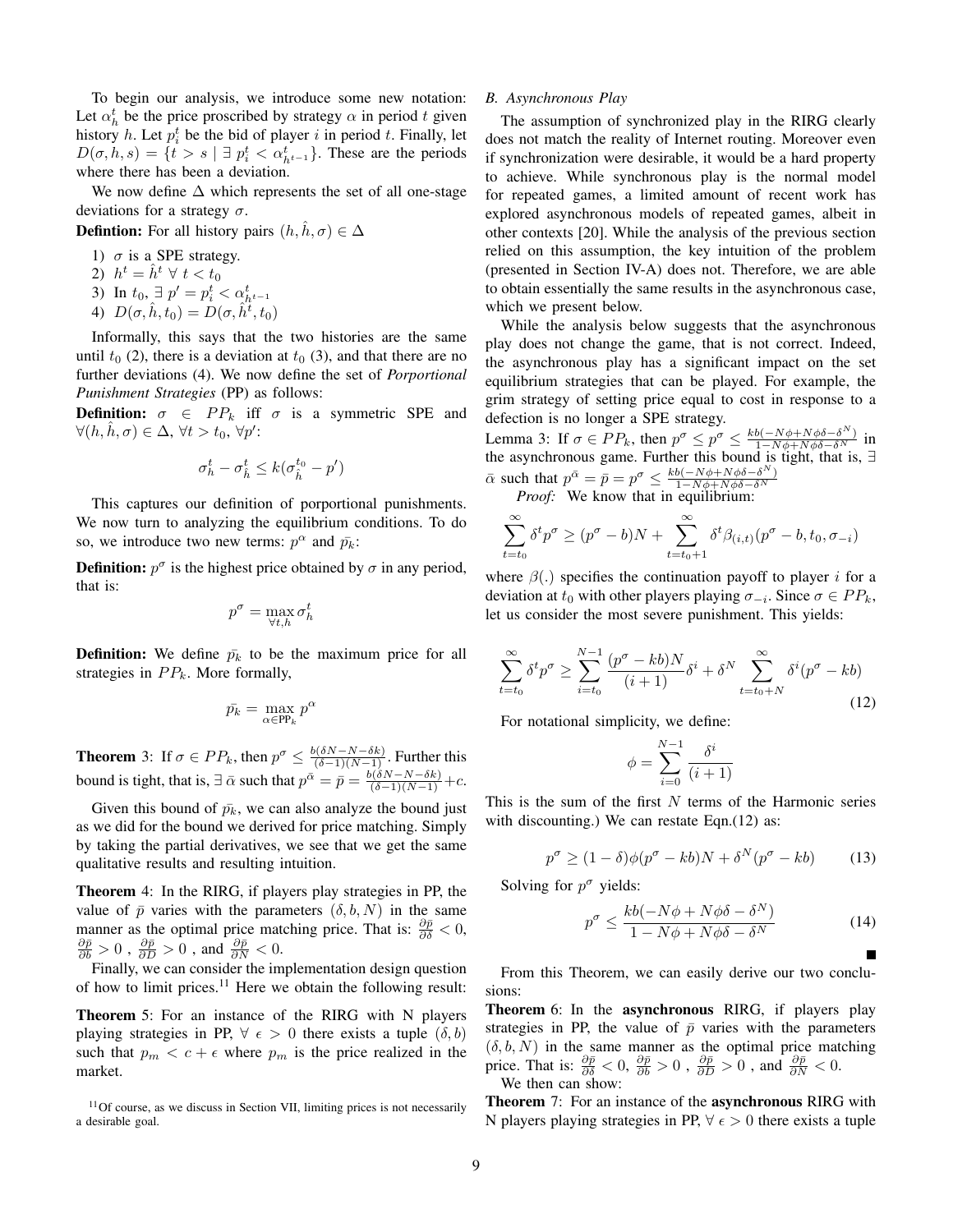$(\delta, b)$  such that  $p_m < c + \epsilon$  where  $p_m$  is the price realized in the market.

#### *C. FPSS-Like Assumptions*

The RIRG assumption of splittable flows and a single destination maps to a variety of practical contexts. For example, many ISPs offer a single price for all Internet routes, making "the Internet" the single destination. Further, while flows over BGP are confluent, routing technologies such as multihoming and overlays enable customers to split traffic among the providers, by time or destination. This split can be done in time or by selecting some granularity smaller than the destination advertised by the ISP. Nonetheless, it is insightful to relax both of these assumptions.  $12$ 

We formally define the new game below. In summary there are three key differences as compared to the RIRG:

- 1) Flows are confluent
- 2) There are two destinations
- 3) A second-price auction sets the allocation and prices

These three relaxations map directly to the FPSS model and our counter-example from Section III. Consider, for example, the limited topology depicted in Fig. 4 with two players. As in FPSS, each provider advertises a single bid for its network. Despite the changes from the RIRG, the players face a similar decision: bid low to obtain more traffic or concede one link to the other player in a repeated equilibrium. We define this game formally as a game among N players below. Each player  $P_i$ will be the low cost provider to some destination  $t_i$ .

We define the game formally as:

# **Model:** N**-Player Repeated VCG Routing Game**

- There is only one source and N destinations, with  $\frac{T}{N}$  units of flow from s to each of  $t_1$ , ...,  $t_N$ .
- There are N networks in the game  $(P_1, ..., P_N)$ , each connected to the source. These  $N$  networks have identical cost c and all paths have equal quality.
- Between the  $P_i$ s and the  $t_i$ s are other networks providing connectivity. Each network has a fixed price,  $c_h$  or  $c_l$ where  $c_h > c_l$ . Each  $P_i$  is connected to  $t_i$  via a network with cost  $c_l$  and connected to  $t_j$ ,  $j \neq i$ , via a network with cost  $c_h$ .
- Each AS is infinitely patient with respect to the time value of money.
- All bids are common knowledge as in the prior game.
- $\delta$  models the finite but unknown duration

#### **Play of the Game**

- 1) The game proceeds in a series of rounds, each of length d, a constant that is common knowledge.
- 2) At the start of each round, each of the players advertises a *single bid* simultaneously. This value represents a (perhaps truthful) per-packet cost.
- 3) For the entire period, for each destination, traffic is routed over the provider with the lowest bid. In the event



Fig. 4. The N-Player Repeated VCG Routing Game with  $N = 2$ . With  $c_H > c_L$ , A is on the LCP to  $t_1$  whereas B is on the LCP to  $t_2$ .

of a tie, traffic is sent to the lexicographic first network. Thus, all flows are confluent.

4) Each provider is paid for the number of packets that transit its network. The price per packet is set by the (second-price) VCG mechanism.

We define the critical price here in a similar fashion to the prior game:

 $p^* = \max_{n=1}^{\infty}$  such that  $\pi_i(p, p) \geq (1-\delta)\pi_i(p-x, p)+\delta\pi_i(p-x, p-x)$ 

for a given tuple  $(\delta, \pi)$  and any  $x \geq b$ . However, note that the profit function,  $\pi(.)$ , and selection of  $p^*$  is more subtle than before:

- The single bid requirement forces the minimum profitable deviation to be larger than the minimum bid size. For example, if two players are at a given  $p$  and P1 decreases its price by some  $\epsilon < c_h - c_l$ , there will be no benefit to this deviation.
- The deterministic tie-breaking causes an asymmetry. A player later in the lexicographic ordering must exhibit a (slightly) larger price decrease to gain the additional traffic.
- The nature of the second price auction is that if  $(p x)$ is the lowest bid, then  $\pi_i(p-x, p) = Tp$  not  $T(p-x)$ as in the first-price auction.

Despite these differences, we are able to obtain a similar result for the protocol period, namely that  $\frac{\partial p}{\partial \delta} > 0$ .

**Theorem** 8: In the N-Player Repeated VCG Routing Game,  $\frac{\partial p}{\partial \delta} > 0$ .

*Proof:* Deferred to Appendix

While the impact of  $\delta$  is the same in the 1st and 2nd price mechanisms, the impact of  $b$  is different. One difference is that unlike the first price auction, a deviation must be larger than the minimum bid size to have impact. That is, the minimum bid size is not relevant in determining equilibrium price (beyond rounding). This can be viewed as a positive or negative. In the repeated first price mechanism, as  $\delta \rightarrow 0$ ,  $p^I \rightarrow b \frac{N}{N+1} + c$  (Theorem 5). However, in the repeated second price mechanism, as  $\delta \to 0$ ,  $p^{II} \to y(N-1) + c$  (Lemma 4). Both prices correspond to the maximal values of the set of undominated strategies in the one-shot game. Thus, from an implementation perspective, while it is possible to force  $p<sup>I</sup> \approx c$ independent of topology,  $p^{II}$  may be significantly bound away from  $c$  even with the slightest possibility of repetition. These

 $12$ Note that it is natural to relax these two assumptions together. Relaxing one without the other produces a game that is either a generalization of the RIRG or game equivalent to one-shot Bertrand competition.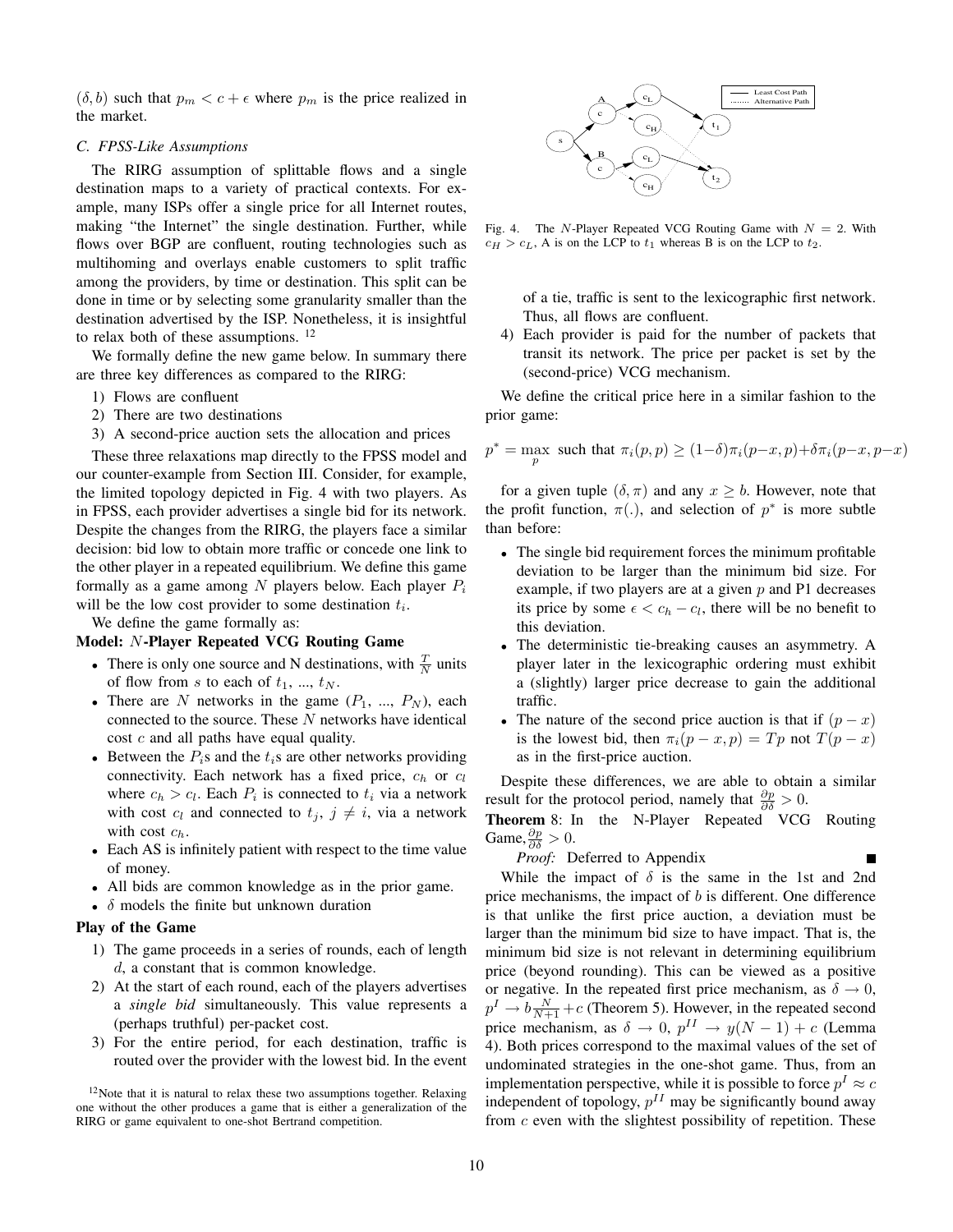elevated prices and lack of control can be viewed as additional weaknesses of the VCG mechanism in the repeated game.<sup>13</sup>

#### *D. Heterogeneous Costs*

Above we saw that cooperation is possible in spite of – and in fact facilitated by – heterogeneous cost structures. Examining heterogeneous costs provides better insight into the strengths and weaknesses of our result.

With heterogeneous costs non-trivial repeated equilibria can and still *may* exist. Let the function  $p^*(c)$  evaluate to the  $p^*$  in a game with homogeneous costs of  $c$ . Consider a two player game where  $c_1 < c_2$ . Here, P1 has the choice of i) selecting a repeated equilibrium in which the market is split or ii) pricing below  $c_2$  and taking the whole market. This corresponds to bidding  $p^*(c_1)$  or  $c_2 - b$  respectively. For example, if we have  $c_1 = 1, c_2 = 1.1,$  and  $p^*(1) = 3$ , then we would expect the equilibrium price to be 3, even though P1 could undercut and price at say 1.09. <sup>14</sup> This logic can be generalized to derive an equilibrium price in the case of heterogeneous costs. Given this price, the results from prior sections – the impact of  $\delta$  and b in the first price auction and the impact of  $\delta$  in the second price auction – still hold. Further, in practice, hetrogenous costs can aid in allowing firms to signal and cede one market to a competitor in exchange for another market (e.g., domestic vs international).

This example also underlines a lesson for protocol designers. With the assumption of heterogeneous costs, it is possible to construct examples where the repeated outcome is the same as the static outcome and the protocol period and field width are not of great importance. However, there still exists a large class of instances where the repeated case will be the relevant one. Because one can rarely be sure about the parameter range over which a designed protocol will be run, consideration of results presented in this paper are therefore important.

#### VII. DISCUSSION AND FUTURE WORK

The key conclusion of our work is that *basic properties of the underlying protocol can have a significant impact on the equilibrium price*. Robust to multiple assumptions and conditions, this leads us to several interesting conclusions and grounds for future work:

- 1) *Tools for Protocol Designers:* We have endowed the protocol designer with a set of new tools, perhaps previously hidden. For example, in a simple first-price setting we can achieve lower prices through a longer period (increase  $\delta$ ), a wider price field in the protocol (smaller  $b$ ), and/or a less granular bandwidth using (smaller effective  $b$ ). Holding other concerns aside, this means a consumer who has control over the protocol and seeks to limit price may find these useful.
- 2) *New Unavoidable Questions for Mechanism and Market Selection:* These tools are a double-edged sword as they

raise questions of what the designer *should* do. For example, the interests consumers and suppliers may be at odds with each other. This could induce protocol alterations or issues of market and mechanism selection. This is a classic "tussle" [22].

Further troubling is that these parameters are *unavoidable*. Removing period restrictions creates a period implicitly defined by the players' reaction time. Likewise, in any networked protocol, there is a maximum level of granularity. This poses interesting questions regarding the possibility of flexible and/or self-adapting protocols and frameworks.

- 3) *A Bridge Between the One-Shot and Repeated Models:* The parameters yield an understanding of the relationship between the one-shot and repeated routing games. The FPSS result and the counter-example presented from Section III are not different games, but rather two ends of a spectrum of games.
- 4) *The Importance of Repeated Games:* Another key insight from our work is the importance of repeated games. Almost all networking applications have an element of repetition. In this work we have seen that consideration of the repeated game is vital as the outcomes can be qualitatively different from the one-shot game. We have also seen that the repeated model can prove to be a useful analytical tool with conclusions of practical importance. Our current research explores repeated games in the context of additional practical networking problems.

Finally there are several assumptions in our models that can be relaxed. In this paper we do not examine the case of finite capacity, elastic demand, nor full networks of active players. We believe that the existence of non-trivial repeated equilibria and the relationships presented in this paper are robust to these relaxations. Nonetheless, there is room here for considerable future work. Furthermore, the correct equilibrium notions for repeated games is an open question; and it would be interesting to understand the interaction between model assumptions (e.g., asynchronous play) and the set of SPE strategies.

#### VIII. SUMMARY

In this paper we develop a model of incentive (or price) based routing that captures the notion of repetition, which is a vital aspect of practical applications. We see that the FPSS result does not directly hold here since it is not strategyproof in the repeated game. For a simple general model we are able to show that while prices can increase in general settings, their value is tied closely to certain, seemingly benign, properties of the underlying protocol. As such, we see that the protocol designer has greater control on the market than otherwise realized. We also show that these conclusions hold in more general settings, such as a 2nd price auction, the case of multiple destinations, and the case of heterogeneous costs. Taken together, these results present an interesting and novel relationship between routing protocol design and economic considerations of practical importance.

 $13$ Note that this is in addition to the reasons outlined in [21] which relate to information revelation. In this game, all information is common knowledge. <sup>14</sup>Note that in this case  $3 < p^*(c_2)$ . So the profit to P2 is less than if both had cost  $c_2$ .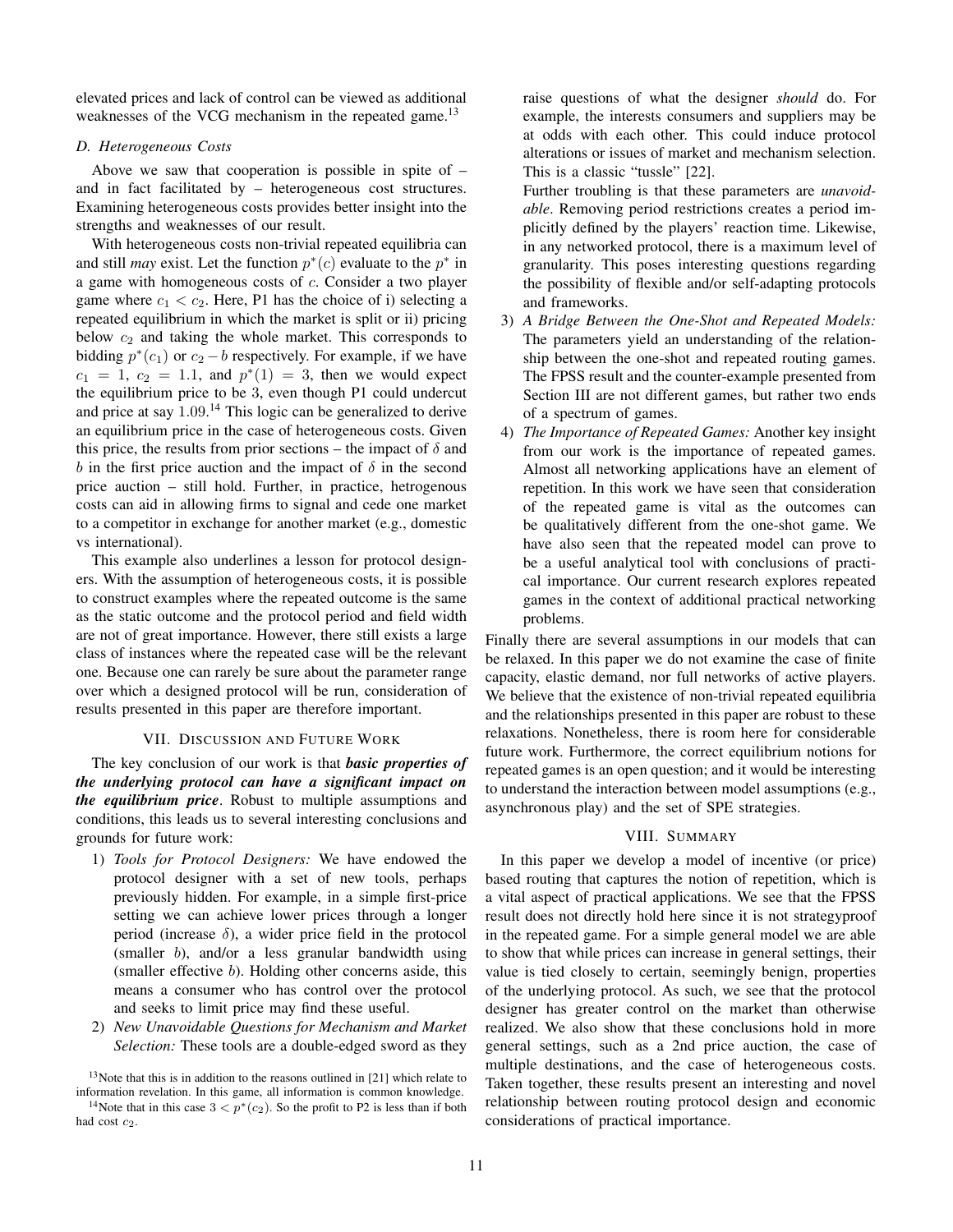#### ACKNOWLEDGMENTS

I would particularly like to thank Rahul Sami who provided invaluable support and advice for this research and this paper. I would also like to thank (in alphabetical order) Steve Bauer, Arthur Berger, Rob Beverly, Dave Clark, Peyman Faratin, Drew Fudenberg, Bobby Kleinberg, and John Wroclawski for their very valuable feedback at various stages of this research effort. Last, I'd like to thank the attendees at the poster sessions of PODC and SIGCOMM for their valuable feedback.

#### **REFERENCES**

- [1] Mike Afergan and John Wroclawski. On the Benefits and Feasibility of Incentive Based Routing Infrastructure. In *PINS '04: Proceedings of the ACM SIGCOMM Workshop on Practice and Theory of Incentives in Networked Systems*, pages 197–204. ACM Press, 2004.
- [2] Nick Feamster. Practical Verification Techniques for Wide-Area Routing. *SIGCOMM Computer Communication Review*, 34(1):87–92, 2004.
- [3] R Farrow. Routing Instability on the Internet. *Network Magazine*, 2002.
- [4] Ratul Mahajan, David Wetherall, and Tom Anderson. Understanding BGP misconfiguration. *SIGCOMM Comput. Commun. Rev.*, 32(4):3– 16, 2002.
- [5] David K. Goldenberg, Lili Qiuy, Haiyong Xie, Yang Richard Yang, and Yin Zhang. Optimizing Cost and Performance for Multihoming. In *Proceedings of ACM SIGCOMM 2004*, pages 79–92. ACM Press, 2004.
- [6] Joan Feigenbaum, Christos Papadimitriou, Rahul Sami, and Scott Shenker. A BGP-Based Mechanism for Lowest-Cost Routing. In *PODC '02: Proceedings of the 22nd Annual Symposium on Principles of Distributed Computing*, pages 173–182, New York, NY, July 2002.
- [7] Srinivas Shakkotai and R. Srikant. Economics of Network Pricing with Multiple ISPs. In *Proceedings of INFOCOM 2005*, 2005.
- [8] Andreu Mas-Colell, Michael D. Whinston, and Jerry R. Green. *Microeconomic Theory*. Oxford University Press, New York, 1995.
- [9] D. Fudenberg and J. Tirole. *Game Theory*. MIT Press, 1991.
- [10] D. Fudenberg, D. Levine, and E. Maskin. The Folk Theorem in Repeated Games with Imperfect Public Information. *Econometrica 62*, pages 997– 1039, 1994.
- [11] Edward J. Green and Robert H. Porter. Noncooperative Collusion under Imperfect Price Information. *Econometrica*, (1):87–100, Jan 1984.
- [12] D. Fudenberg and D. Levine. Efficiency and Observability in Games with Long-Run and Short-Run Players. *Journal of Economic Theory 62*, pages 103–135, 1994.
- [13] G. Ellison. Cooperation in the Prisioner's Dilemma with Anonymous Random Matching. In *Review of Economics Studies 61*, pages 567–588, 1993.
- [14] Chrysanthos Dellarocas. Analyzing the Economic Efficiency of eBaylike Online Reputation Reporting Mechanisms. In *Proceedings of the 3rd ACM Conference on Electronic Commerce*, pages 171–179. ACM Press, 2001.
- [15] P. Klemperer. What Really Matters in Auction Design. *Journal of Economic Perspectives*, (1):169–189, 2002.
- [16] Noam Nisan and Amir Ronen. Algorithmic Mechanism Design. *Games and Economic Behavior*, 35(1):166–196, 4 2001.
- [17] J. Hershberger and S. Suri. Vickrey Prices and Shortest Paths: What is an Edge Worth? In *Proceedings of the 42nd IEEE Symposium on Foundations of Computer Science*, page 252. IEEE Computer Society, 2001.
- [18] Staples: What is Staples' price-match policy? http://www.staples.com/content/help/ using/general match.asp.
- [19] Price Match Guarantee- Sears Canada Inc. http://www.sears.ca/e/customerservice/price match.htm.
- [20] Roger Lagunoff and Akihiko Matsui. Asynchronous Choice in Repeated Coordination Games. *Econometrica*, 65(6):1467–1478, 1997.
- [21] Michael H Rothkopf, Thomas J Teisberg, and Edward P Kahn. Why Are Vickrey Auctions Rare? *Journal of Political Economy*, 98(1):94–109, February 1990.
- [22] David D. Clark, John Wroclawski, Karen R. Sollins, and Robert Braden. Tussle in Cyberspace: Defining Tomorrow's Internet. In *Proceedings of ACM SIGCOMM 2002*, Pittsburgh, PA, August 2002.

#### **Proof of Lemma 2**

*The protocol period and the market price are positively correlated – or*  $\frac{\partial p}{\partial \delta} > 0$ . *Proof:* From equation (9) we have:

APPENDIX

$$
\frac{\partial p}{\partial \delta} = \frac{b}{(-1+\delta)(-N+N\delta-\delta+1)}\tag{15}
$$

We seek to show that this ratio is positive. Clearly, the numerator  $b > 0$  and the first term of the denominator  $(-1+\delta) < 0.$ 

Considering the other term of the denominator, we have:

$$
(-N + N\delta - \delta + 1) = N(\delta - 1) + (1 - \delta)
$$

$$
= (1 - \delta) - N(1 - \delta) = (1 - \delta)(1 - N)
$$

Since  $(1 - \delta) > 0$  and  $(1 - N) < 0$ , we have  $(-N + N\delta \delta + 1$ ) < 0. Thus,

$$
\frac{\partial p}{\partial \delta} = \frac{+}{(-)(-)} > 0
$$

as desired.

#### **Proof of Theorem 3**

*Proof:* Since  $\sigma$  is a SPE, we know that the one-stage deviation property must hold for every history and time step. Therefore, we examine a given strategy at a given decision point.

For any  $\sigma$  cooperating in a period yields  $\frac{p_{\sigma}^t - c}{N}$  whereas deviating yields  $p^t_\sigma - c$ . Therefore, the benefit of deviating is:

$$
B=(p^t_\sigma-b)-\frac{p^t_\sigma}{N}
$$

The cost to this one-stage deviation is:

$$
C = \delta \sum_{t > t_0} \delta^t \left( \sigma_h^t - \sigma_{\hat{h}}^t \right)
$$

Since  $\sigma_h^t - \sigma_{\hat{h}}^t < kb$ , we therefore have:

$$
C \le \frac{\delta k b}{(1 - \delta)}
$$

The one-stage deviation property holds iff  $B \leq C$  or:

$$
(p^t_\sigma - b) - \frac{p^t_\sigma}{N} \leq \frac{\delta k b}{(1 - \delta)}
$$

We can rewrite this in standard form as:

$$
p \ge (p - b)N(1 - \delta) + \delta(p - kb)
$$

which we can solve to yield:

$$
p \le \frac{b(\delta N - N - \delta k)}{(\delta - 1)(n - 1)}
$$

Further, if  $\sigma_h^t - \sigma_{\hat{h}}^t = kb$ , then this expression holds with equality.